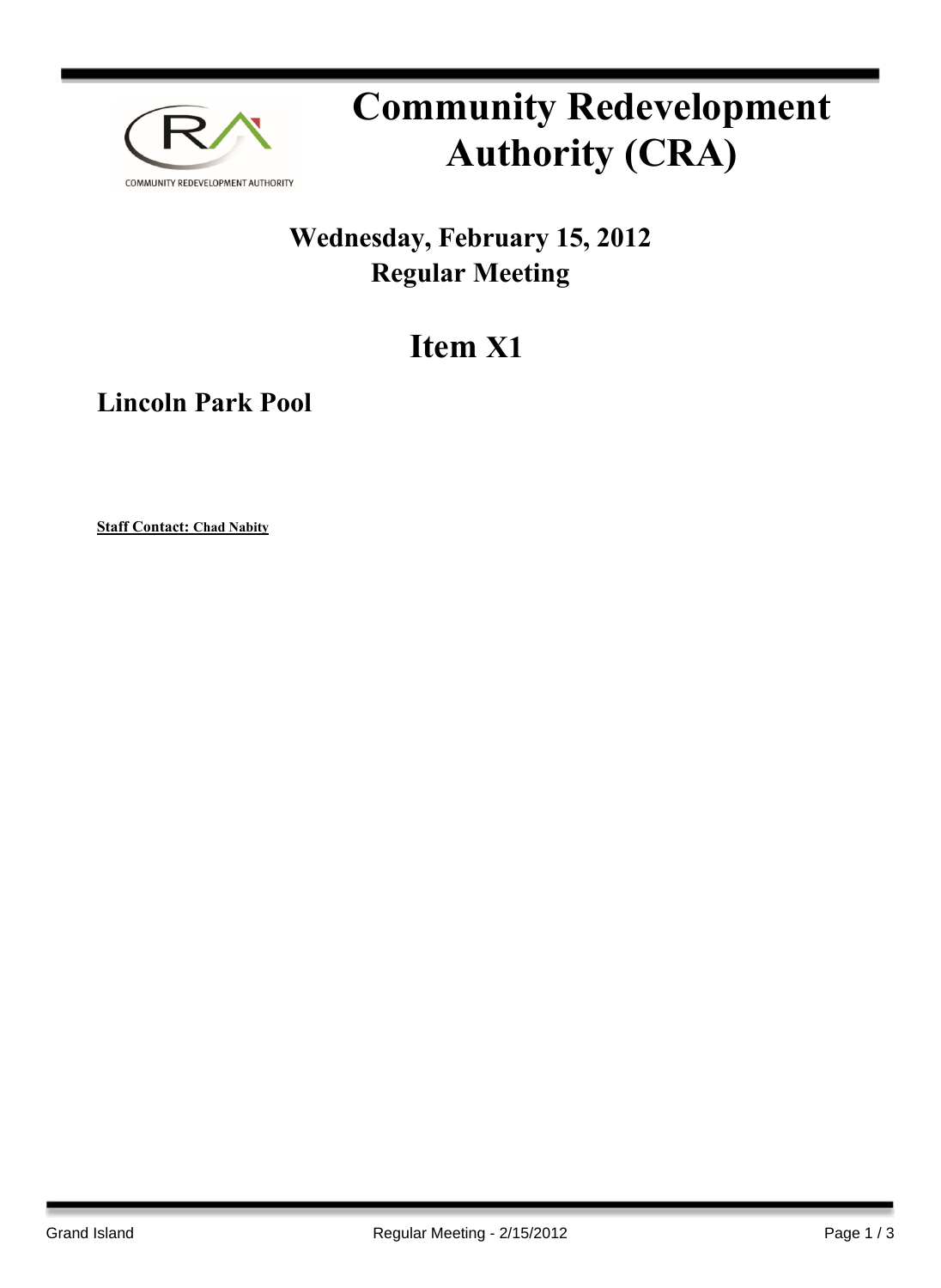#### **Resolution No.**

#### **MAYOR AND COUNCIL OF THE CITY OF GRAND ISLAND, NEBRASKA**

#### **A RESOLUTION OF THE MAYOR AND COUNCIL OF THE CITY OF GRAND ISLAND, NEBRASKA, APPROVING A PLAN/MODIFICATION ENTITLED "PLAN MODIFICATION FOR CRA AREA #1 (LINCOLN PARK SWIMMING POOL).**

#### **BE IT RESOLVED BY THE MAYOR AND COUNCIL OF THE CITY OF GRAND ISLAND, NEBRASKA AS FOLLOWS:**

**Section 1.** The Mayor and Council of the City of Grand Island, Nebraska, (the "**City**") hereby find and determine: (a) that pursuant to the provisions of Sections 18-2101 to 18-2144, R.R.S. Neb. 2007, as amended (the "**Community Development Law**"), the Mayor and City Council have declared as substandard and blighted that area described in Resolution No. 2000-388 of the Mayor and Council passed and approved on December 19, 2000 ("**CRA Area #1**"); (b) that pursuant to Ordinance No. 8021, the Community Redevelopment Authority of the City of Grand Island (the "**CRA**") has been organized and exists and exercises the powers of a community redevelopment authority under the Community Development Law; (c) that a general redevelopment plan (the "**Original Plan**") for all or a portion of CRA Area #1 was adopted by the CRA on November 21, 1995 and approved by the Mayor and Council of the City on December 18, 1995, all under prior existing provisions of the Community Development Law and a prior adopted declaration as to blight and substandard conditions; (c) that the staff of the CRA has prepared a redevelopment plan entitled "Plan Modification for CRA Area #1 (Lincoln Park Swimming Pool) (the "**Plan/Modification**") to provide for a project for the renovation and redevelopment of CRA Area #1 by the construction of a replacement swimming pool for Lincoln Park and such Plan/Modification represents a modification of the Original Plan and also a separate redevelopment plan to be considered for adoption under the current provisions of the Community Development Law; and (d) that the Plan/Modification was referred and submitted to the Hall County Regional Planning Commission (the "**Planning Commission**"), for review and recommendations and the Planning Commission has approved the Plan/Modification without recommendation for changes from the form submitted.

**Section 2.** The Mayor and Council hereby further find and determine that the CRA has recommended the Plan/Modification and in making such recommendation considered whether the proposed land uses and building requirements in the redevelopment project area are designed with the general purpose of accomplishing, in conformance with the City's general plan, a coordinated, adjusted, and harmonious development of the City and its environs which will, in accordance with present and future needs, promote health, safety, morals, order, convenience, prosperity, and the general welfare, as well as efficiency and economy in the process of development, including, among other things, adequate provision for traffic, vehicular parking, the promotion of safety from fire, panic and other dangers, adequate provision for light and air, the promotion of the healthful and convenient distribution of population, the provision of adequate transportation, water, sewerage and other public utilities, schools, parks, recreational and community facilities and other public requirements, the promotion of sound design and arrangement, the wise and efficient expenditure of public funds and the prevention of the recurrence of insanitary or unsafe dwelling accommodations, or conditions of blight.

**Section 3.** The Mayor and Council further find and determine (a) that no cost-benefit analysis has been prepared pursuant to the guidelines set forth in Section 18-2113 of the Community Development